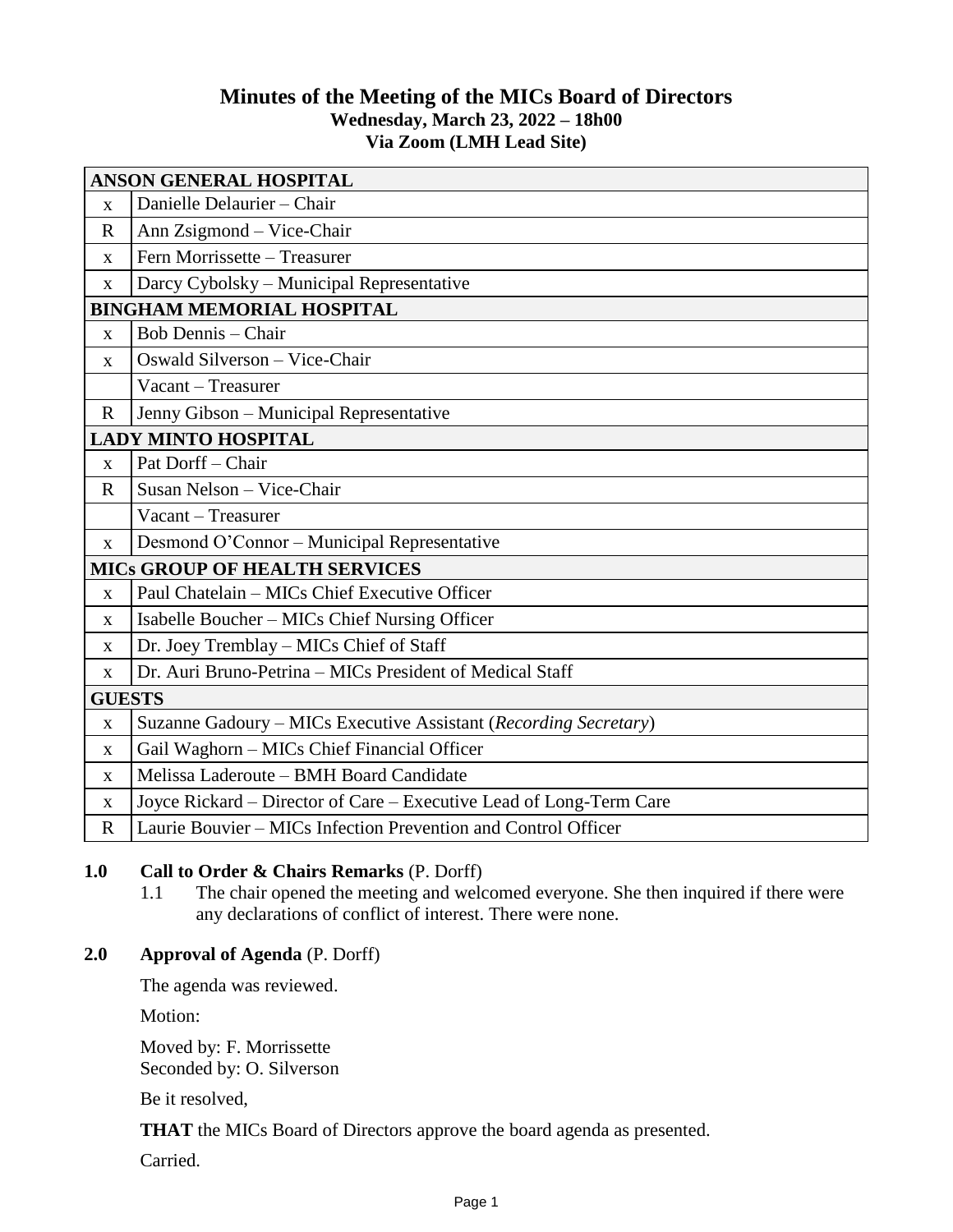### **3.0 Trustee Education / Presentations**

- 3.1 Trustee Education/Presentations
	- The Director of Care presented the COVID Outbreak Debrief for South Centennial Manor for the period of January  $17<sup>th</sup>$  to February  $18<sup>th</sup>$
	- $\blacksquare$  The first case started on the 17<sup>th</sup> where a resident was tested positive followed by four more the next day; the PHU was advised and an outbreak was declared
	- Critical care report was submitted to the MOHLTC and IPAC measures put in place
	- housekeeping increased cleaning and environmental audits; signage was posted on all doors coming into the manor; all activities were stopped; dining room was closed; families were notified; organized COVID testing for staff; visitation was paused
	- Two COVID ward rooms were created, one for males and one for females
	- As there were no new cases after 10 days, the outbreak was declared over on Feb.  $11<sup>th</sup>$
	- A debrief was held on Feb.  $18<sup>th</sup>$  for support services, nursing, Mat Man, maintenance, IPAC and PHU to discuss what went well and what could have gone better.
	- A presentation will be made to the Resident Council at a later date
	- MOHLTC inspection last week resulted in a few recommendations but nothing out of the ordinary

## **4.0 Approval of Minutes (P. Dorff)**

4.1 Minutes of the MICs Board of Directors meeting held February 23, 2022 were provided for information.

Motion:

Moved by: B. Dennis Seconded by: D. O'Connor

Be it resolved,

**THAT** the MICs Board of Directors approve the minutes of the meeting held February 23, 2022 as presented.

Carried.

# **5.0 Follow-Up Items**

- 5.1 Review of the 2021-2022 Board Work Plan
	- The Board Work Plan was reviewed for the month of March.
	- All items are being presented today

## **6.0 MICs Finance**

- 6.1 January 2022 Operating Statements G. Waghorn
	- The CFO presented the operating statements for all three sites
	- We are currently preparing for the year end audit
	- There are no significant changes from last month
	- There could be some adjustments made by the ministry for COVID funding

## **BMH**

- BMH is operating at a surplus of \$146,564 at end of January 2022
- $\blacksquare$  Total Operating Revenue = \$7,760,242
- $\blacksquare$  Total Operating Expenses = \$7,613,678

## **AGH**

- AGH is operating at a surplus of \$1,069,068 at end of January 2022
- Total Operating Revenue = \$10,337,156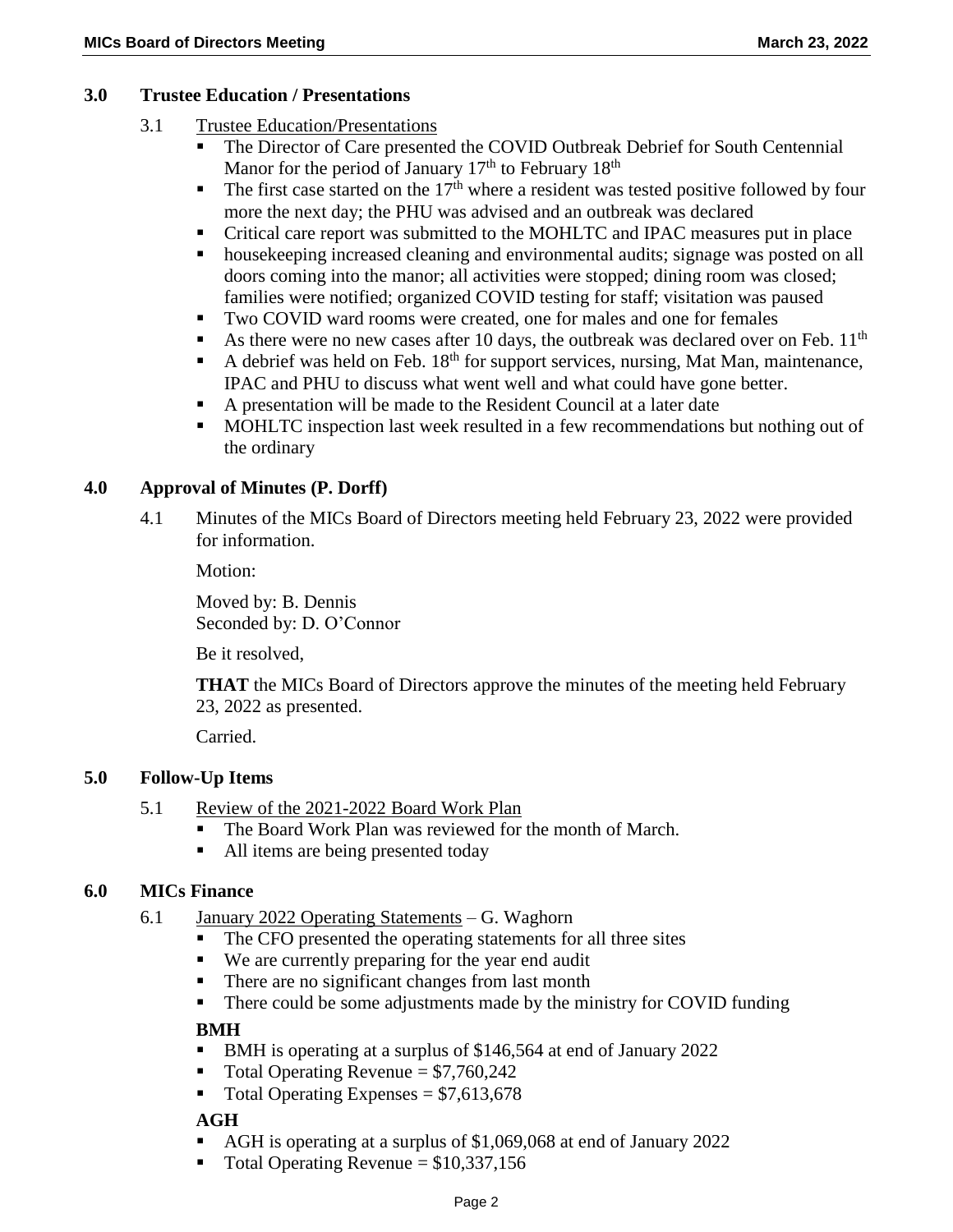Total Operating Expenses = \$9,268,038

## **SCM**

- SCM is operating at a deficit of (\$191,068) at end of January 2022
- $\blacksquare$  Total Operating Revenue = \$5,339,208
- $\blacksquare$  Total Operating Expenses = \$5,530,276

## **LMH**

- LMH is operating at a deficit of (\$118,449) at end of January 2022
- Total Operating Revenue =  $$13,565,266$
- Total Operating Expenses =  $$13,683,715$

### **VM**

- VM is operating at a deficit of (\$81,995) at end of January 2022
- $\blacksquare$  Total Operating Revenue = \$2,716,716
- $\blacksquare$  Total Operating Expenses = \$2,798,711
- Board members were invited to ask questions.

Motion to approve January 2022 Operating Statements

Moved by: D. O'Connor Seconded by: B. Dennis Be it resolved,

**THAT**, the MICs Board of Directors approve the January 2022 Operating Statements for Bingham Memorial Hospital, Anson General Hospital, South Centennial Manor, Lady Minto Hospital and Villa Minto as presented. Carried.

- 6.2 Approval of Operating Budget G. Waghorn
	- The CFO presented the 2022-2023 budgets for all sites.
	- This is the second year that the ministry did not ask for an operating budget submission but we still need to get it approved

## **BMH**

#### **Revenues:**

- The projected budgeted operating deficit of \$(539,081)
- Assumed a 2% Base Increase in MOH funding  $= $135,555$
- Increase in budgeted ALC days and related revenue
- Recovery for the regional lab position

#### **Expenses:**

- **Salaries** 
	- o Budget increase by \$299,868
	- o Increase of 1% in all salary groupings except executive salaries which are still frozen
- Added HR support split between all 3 sites
- A/P purchaser split between MICs was fixed
- EH Nurse added, split between MICs
- Increased management time in support services (shared MICs management position + share of onsite supervisor time)
	- o Increase in hours for Rosedale RPNs direct resident care
	- o Increased hours in lab however, note BMH is carrying a Regional position that we are reimbursed for
	- o 0.2 FTE added for Ultrasound
	- o Dietitian budget changed to reflect actual practice pattern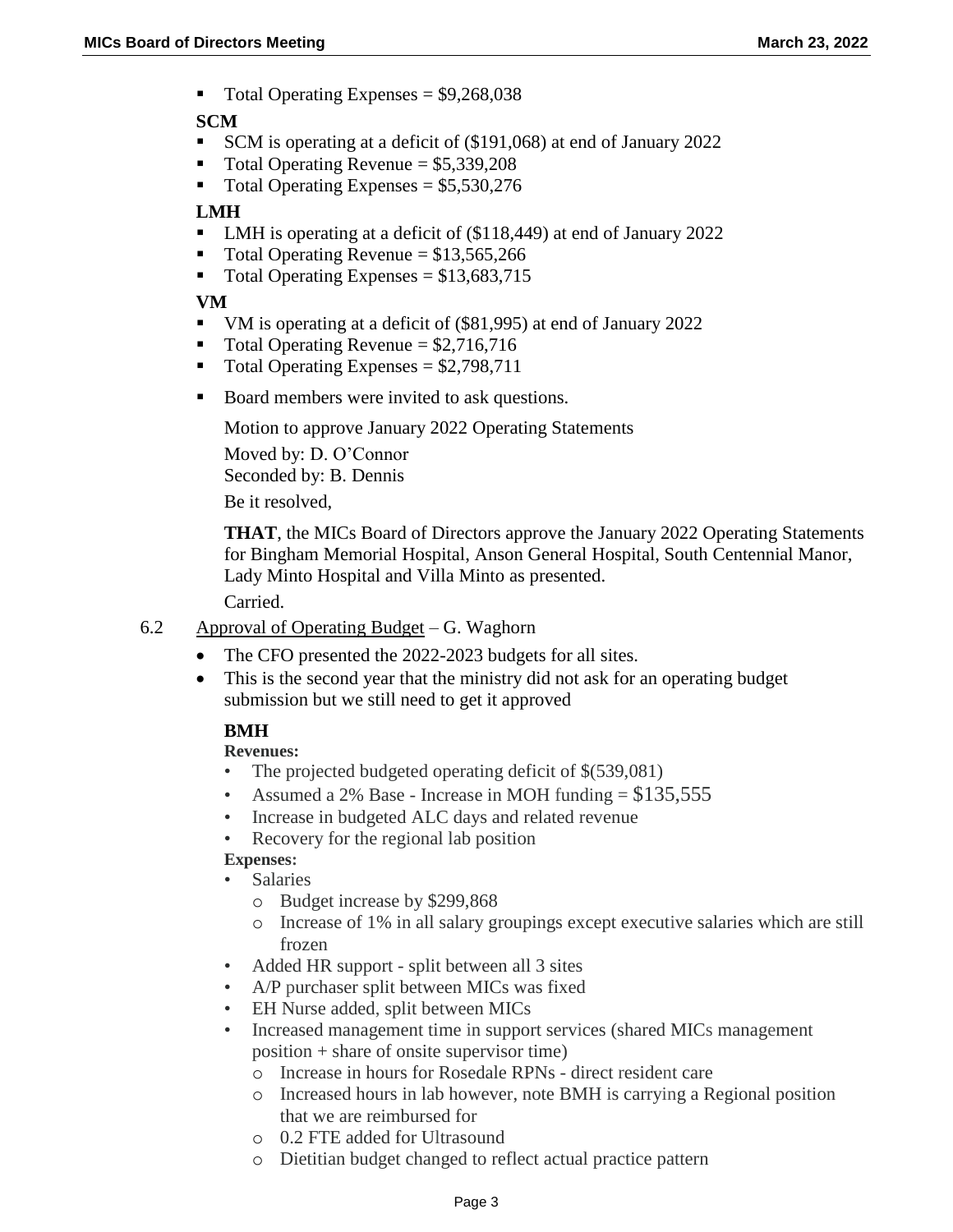- Medical Staff Remuneration increased to reflect compensation arrangement for Dr. Gray
	- o Employee Benefits calculated out at 30% of salaries this year
	- o Other Supplies increased by \$37,450 to incorporate estimates for increases in insurance and overall inflationary impact
	- o Drug budget left as is because it was not fully utilized in 21/22

#### **AGH**

- The projected budgeted operating deficit is  $$(861,062)$ Revenues:
	- o Assumed a 2% base; increase in MOH funding  $= $196,73$
	- $\circ$  OHIP and other patient revenue increase in revenue by \$1,066,635; we took over administration of the AGH AFA ER contract; net impact to bottom line  $is zero (revenue = expense)$
	- o Recovery for Regional lab position
- Salaries:
	- o Budget increase by \$535,963
	- o Increase of 1% in all salary groupings except executive salaries which are still frozen
	- o EH Nurse added, split between MICs
	- o Reception hours are increased to accommodate pandemic hours
	- o Medical Records- more dedicated in-house
	- o Added HR support- split between all 3 sites
	- o Increased management time in support services (shared MICs management position + share of onsite supervisor time)
	- o Added hours for an RPN position in Emergency
	- o Increased hours in lab however, note AGH is carrying a Regional position that we are reimbursed for
	- o Dietitian budget changed to reflect actual practice pattern
	- o X-Ray- increase of 1 FTE overall- ultrasound, replacement, cover callback
- Medical Staff Remuneration- budget increase of \$1,188,135 reflects AGH AFA contract (see comment above)
- Employee Benefits calculated out at 34% of salaries this year
- Other Supplies increased by \$119,950 to incorporate estimates for increases in insurance and overall inflationary impact
- Built in an increase in drug costs, mostly inflationary

## **LMH**

The projected budgeted operating deficit for  $LMH = $(994,108)$$ **Revenues:**

- Assumed a 2% Base Increase in MOH funding = \$233,918
- Overall revenue budget had very little change from prior year
- Increase in Cancer Care Ontario drug recovery related to higher drugs costs associated with the program
- OHIP and other patient revenue changed the amount associated with the LMH AFA ER contract, net impact to bottom line is zero (revenue = expenses)

#### **Expenses:**

- Salaries
	- o Budget increase by \$133,915
	- o Increase of 1% in all salary groupings except executive salaries which are still frozen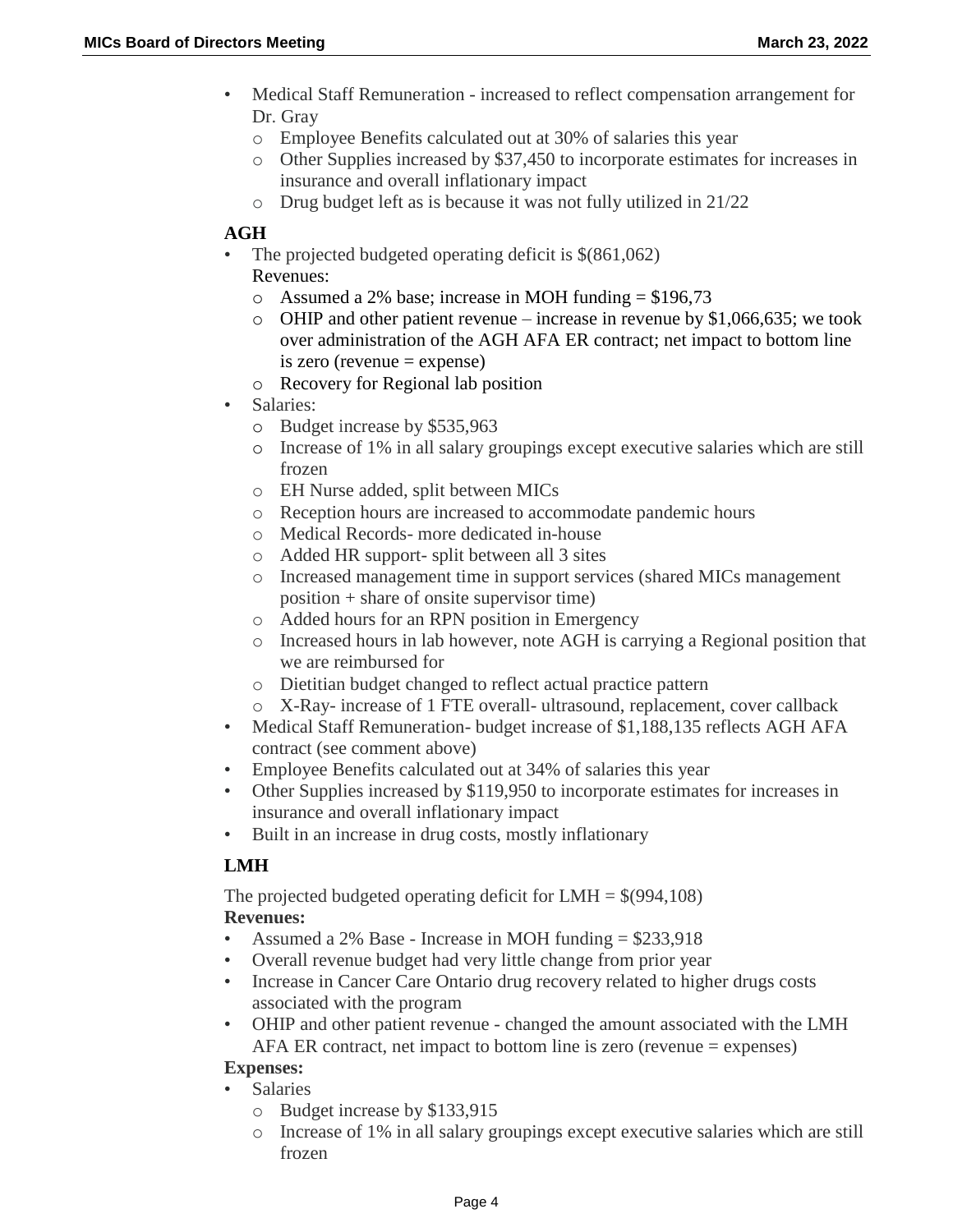- o Additional hours in reception to reflect clinic scheduler position
- o Added HR support- split between all 3 sites
- o A/P purchaser split between MICs was fixed
- o EH Nurse added, split between MICs
- o Decrease in management time in support services (shared MICs management position implemented)
- o Additional time in lab to reflect current need and staffing plan
- Medical Staff Remuneration- increased to reflect adjustment to LM AFA ER
- agreement (see comment in revenue section)
- Employee Benefits calculated out at 34% of salaries this year
- Other Supplies decreased by \$100,000 overall
	- o Increased lab supply budget
	- o IT budget reduced to reflect actual planning
	- o Anticipated increase in insurance
	- o Overall inflationary adjustment where necessary
	- o Medical and Surgical budget adjusted for utilization
	- o Drug budget was adjusted to reflect change in practice and potential utilization

Moved by: O. Silverson Seconded by: B. Dennis

Be it resolved,

**THAT**, the MICs Board of Directors approve the 2022-2023 Operating Budgets for Bingham Memorial Hospital, Anson General Hospital, South Centennial Manor, Lady Minto Hospital and Villa Minto as presented.

Carried.

- 6.3 February 2022 Capital Report G. Waghorn
	- Highlights this month are BMH water line replacement has started and the AGH Passenger Elevator has been awarded. Negative air units for AGH and BMH are moving forward and these projects will be carried over into next year's capital. LMH ER Negative Air requires more engineering and a phased construction approach as the new cost will be approximately \$170,000. This has been carried over into next year's capital budget as the ER will require added construction to accommodate the new design.
	- All LMH Honeywell Energy Renewal change orders are interrupted due to materials being delayed. However, the MOH may possibly extend the ECP Grant which would provide the much needed time and funds to complete the projects. Delay with delivery and unavailability of materials continues. Contractors are still difficult to obtain.
	- We were advised today that some of the HIRF funding has been extended.
	- Board members were invited to ask questions. The CFO will provide additional information to answer the board's questions. It was requested to have the LMH Maintenance Manager attend the April board meeting to speak on capital reports.

#### **7.0 Presentations/Reports** (P. Dorff)

- 7.1 Chief Executive Officer Report: (P. Chatelain)
	- The report was provided for information.
	- The CEO provided the following overview:
		- COVID-19 update: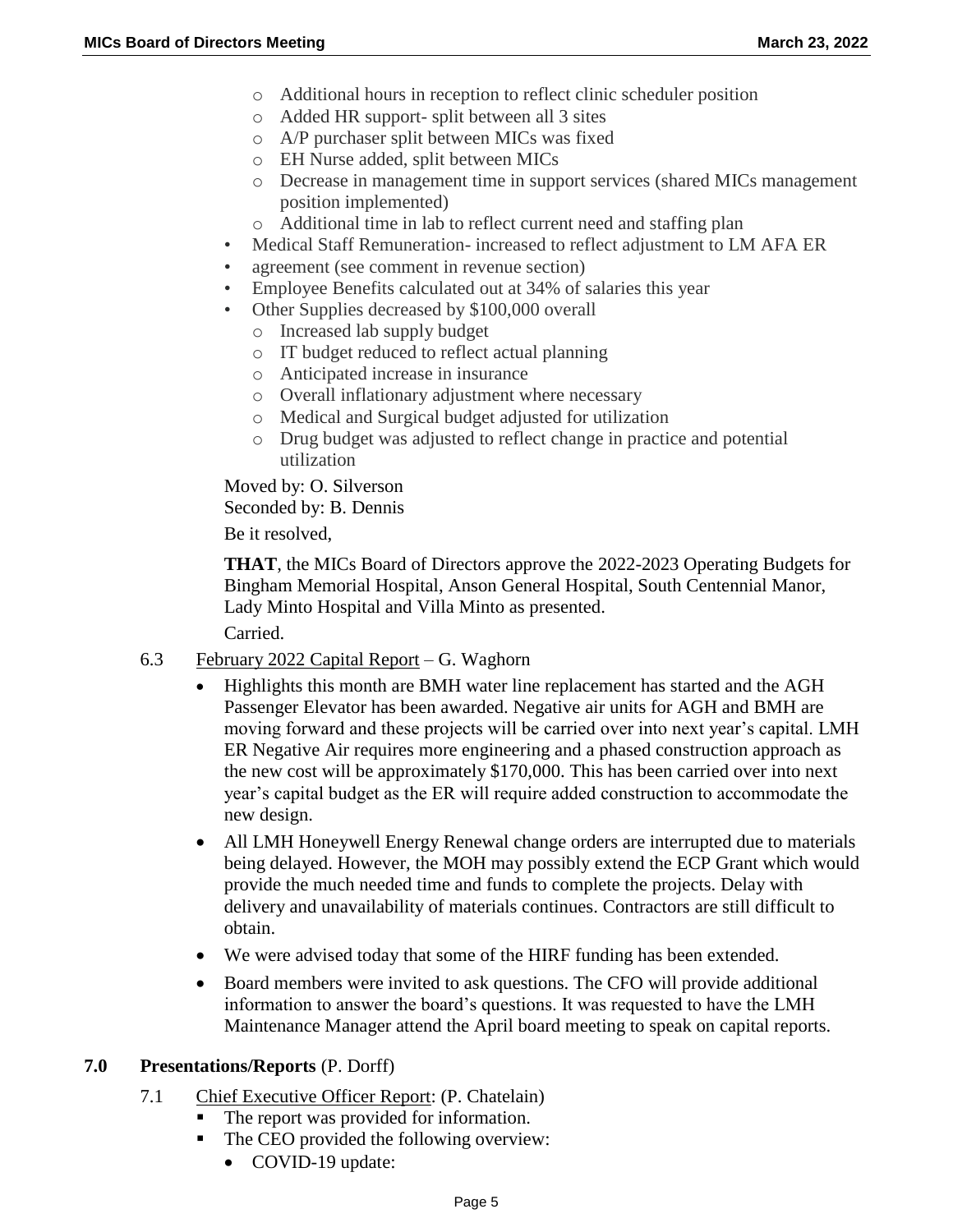- $\circ$  We have extended our deadline for 3<sup>rd</sup> dose vaccine (policy) for LTC staff and Essential Care Givers from March 14 to March 31, 2022 as the Ministry of Long-Term Care has revoked Directive #6.
- o Most of our LTC residents have received their fourth vaccine and most of the staff have received their booster shot.
- o We continue to run and staff three testing centers; 2 days per week in Cochrane and in Iroquois Falls, and 1 day in Matheson and have been funded to continue into 2022-2023.
- We have submitted the SCM Redevelopment Financial Budget to the external auditors for their review. The financials and a communication plan will then be submitted to the Ministry of Long-Term Care for their review.
- Capital Projects are coming in over budget and some may need to be deferred due to cost. Other projects are being delayed due to material and contractor unavailability. Significant delayed projects include Lab Phase II at LMH, Air Handling Unit for VM. The work on the freight elevator at AGH has begun as well as the Medical vacuum system upgrade at BMH. The Ministry of Health is asking hospitals for the status on the projects that are delayed. We have received an extension for the HIRF funding grants.
- We gave notice to Marsh that we will be ending our contract with them and joining HIROC.
- The Honourable Greg Rickford will be in Cochrane tomorrow and in I.F. on Friday to make some funding announcements.
- Board Members were invited to ask questions.
- 7.2 Chief Nursing Officer Report: (I. Boucher)
	- The CNO reported on the following items:
		- o Continue to manage the COVID-19 pandemic; looking at the activity within our area. The positivity rate is higher than the rest of the province; we are having conversations regarding the recovery phase.
		- o Recruitment and retention efforts are ongoing. Have been seeing applicants come in but we are still reliant on the support of agency nurses.
		- o Getting ready for year-end inventory in Pharmacy and onsite visit by Ontario College of Pharmacists.
		- o Reviewing process and opportunity to conduct mock tracers as we prepare for Accreditation on-site survey.
		- o Making progress with the ONE clinical working groups
		- o Looking to introduce new infusion pumps within MICs; smart pump delivers safe infusion for patients
	- Board members were invited to ask questions.

# **8.0 Medical Staff** (Dr. S. Tremblay)

- 8.1 Chief of Staff Report:
	- Dr. Tremblay provided a verbal update on the following:
		- o No new updates regarding physician recruitment; working on current leads
		- o Continue to be very overworked everywhere but especially in Cochrane
		- o We continue to utilize EDLP locums at AGH
		- o Introducing Point of Care Testing (POCT) at LMH; will be rolled out in May, June, July; this will reduce lab call-backs and associated costs
		- o COVID cases in our district are the same as last month; they haven't gone down; we have double the cases in our PHU than the rest of the province; we are not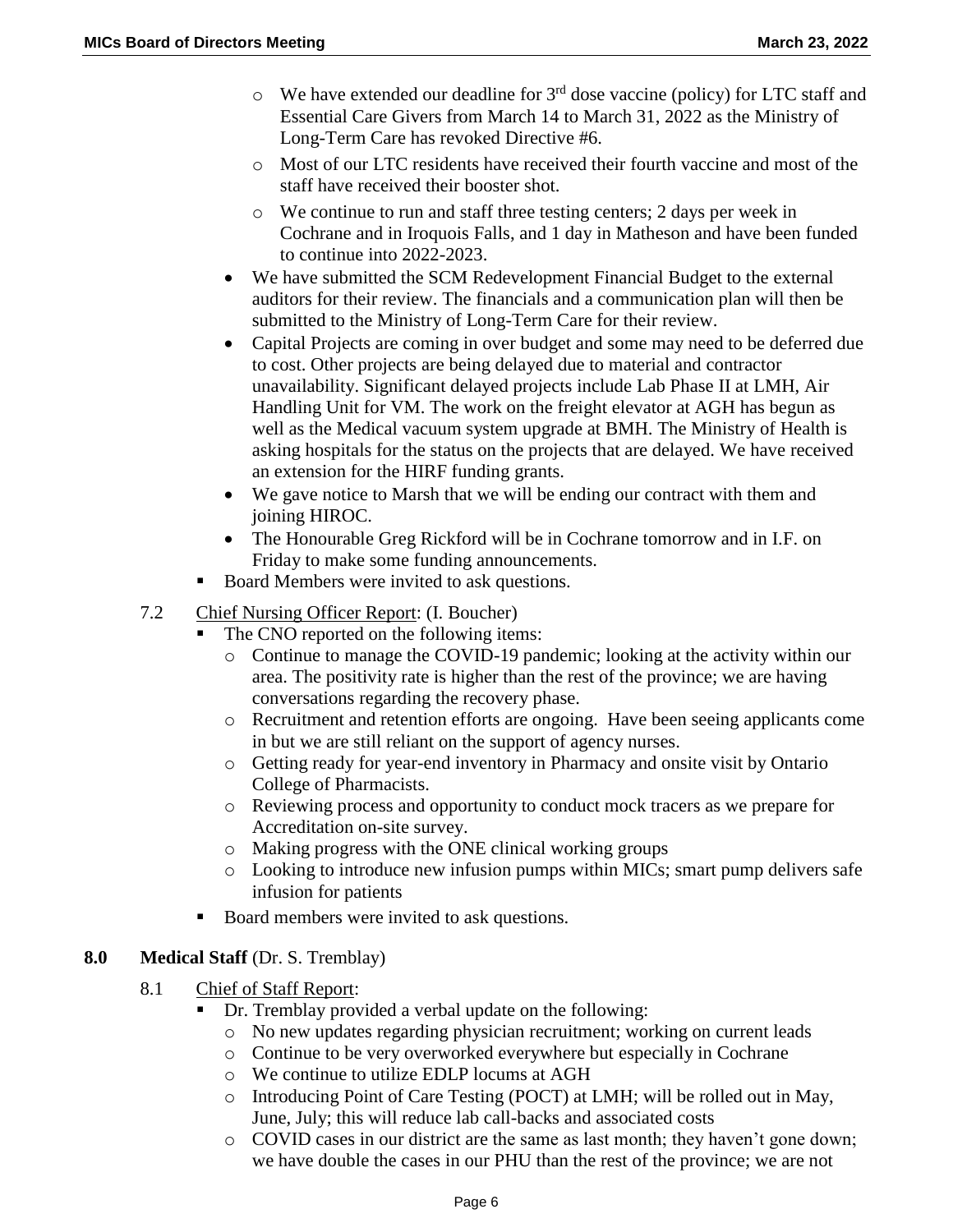seeing any significant hospitalizations or patients being sent to ICU

- o Surgical program is almost working at full capacity
- o AGH is seeing a slight delay in endoscopies due to staff shortages; hoping to resume in May
- Board members were invited to ask questions.
- 8.2 Medical Advisory Committee Minutes
	- Minutes of the MAC meeting held January 19, 2022 were provided for information.

### **9.0 Ontario Health North / MOHLTC Business** (P. Chatelain)

9.1 N/A

#### **10.0 MICs Quality Committee** (I. Boucher)

- 10.1 The minutes of the Quality Committee meeting held January 12, 2022 were provided for information
- 10.2 Critical Incidents Report
	- The report presented covered Q2 and Q3 for 2021-2022
	- Hospital Critical Incidents: 1 fall resulting in injury in O2
	- LTC Critical Incidents by Site: 1 incident at SCM for Q3 and 1 incident at Villa Minto for Q2 and Q3
	- LTC Critical Incidents by Category: two abuse/neglect causing harm or risk of harm to the resident reported in these reporting periods (resident to resident); one incident of improper/incompetent treatment of a resident that results in harm or risk to a resident
	- Board members were invited to ask questions.
- 10.3 Corporate Scorecard
	- Q3 data was provided in the report; it was presented to the Quality Committee meeting earlier this month
	- These are key performance measures that are tied into various agreements or plans
	- Our overall performance for Q3 is very good; only 2 indicators are underperforming
	- Patient Experience (ER): AGH (98%), BMH (89%), LMH (67%)
	- Medication Reconciliation at Discharge: all three sites are in the red
	- There are four indicators in the scorecard that will be included in the Quality Improvement Plan

#### 10.4 Approval of 2022-2023 Quality Improvement Plan

- HealthQualityOntario paused the QIP program for 2020-2021 so that hospitals could focus on the management of the pandemic and we did not need to submit a plan
- Last fall, we were notified that we should be developing and submitting a plan for 2021-2022 fiscal year which was done; it was approved by the board in January
- We have received the guidance documents in preparation for the 2022-2023 QIP
- There is no progress report due this year
- The narrative that was submitted speaks to whether or not we have met our targets
- There are no mandatory indicators in this year's plan
- There are only four priority indicators identified for hospitals on the plan:
	- **IMPROVE CALC 1** Improve care transitions for patients by sharing the discharge summaries with their primary care providers
	- Improve the patient experience in the in-patient department by providing information about managing their health after discharge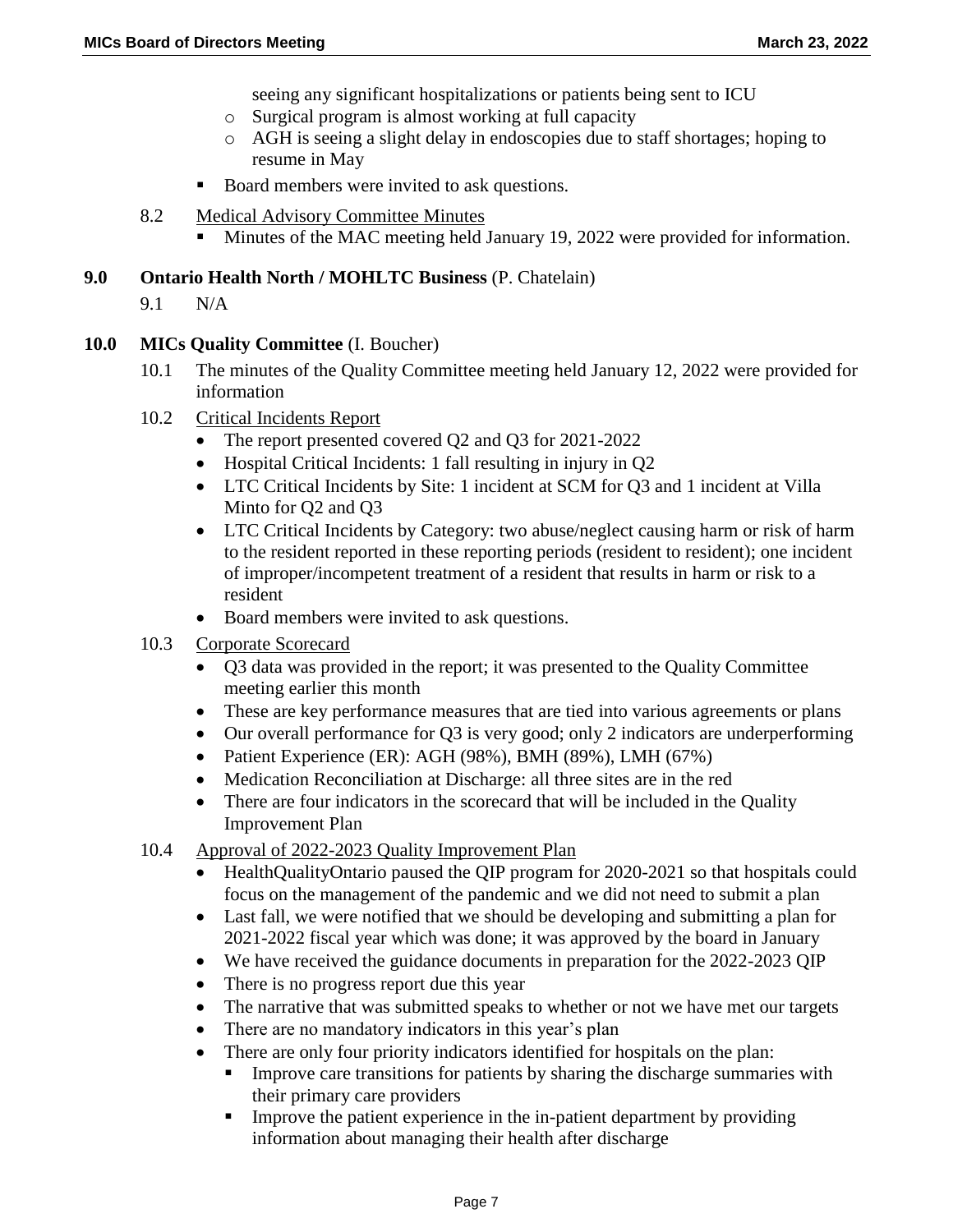- **Prevent adverse medication events by endeavouring to complete medication** reconciliation on all discharged patients
- Support the culture of reporting workplace violence by having a discussion during our Leadership Walkrounds
- We will not be submitting a formal work plan for long-term care
- A few corrections were made to the document since it was provided to the board
- Our goal is to reduce number of workplace violence incidents by 10%

Moved by: B. Dennis

Seconded by: F. Morrissette

Be it resolved,

**THAT** the MICs Board of Directors approve the 2022-2023 Quality Improvement Plans for Anson General Hospital, Bingham Memorial Hospital and Lady Minto Hospital as presented.

Carried.

**11.0 Physician & HR Recruitment** 

11.1 N/A

**12.0 Indigenous and French Language Issues** 12.1 N/A

#### **13.0 Site Business** (P. Dorff)

- 13.1 Anson General Hospital:
	- 13.11 Hospital Service Accountability Agreement & LTC Service Accountability Agreement

Moved by: F. Morrissette Seconded by: D. Delaurier

Be it resolved,

**THAT** the AGH Board of Directors approve the 2022-2023 Hospital Service Accountability Extension Agreement for Anson General Hospital and the Long-Term Care Service Accountability Extension Agreement for South Centennial Manor as presented.

Carried.

- 13.2 Bingham Memorial Hospital:
	- 13.21 Hospital Service Accountability Agreement

Moved by: B. Dennis Seconded by: O. Silverson

Be it resolved,

**THAT** the BMH Board of Directors approve the 2022-2023 Hospital Service Accountability Extension Agreement for Bingham Memorial Hospital as presented.

Carried.

13.22 Approval of New Board Member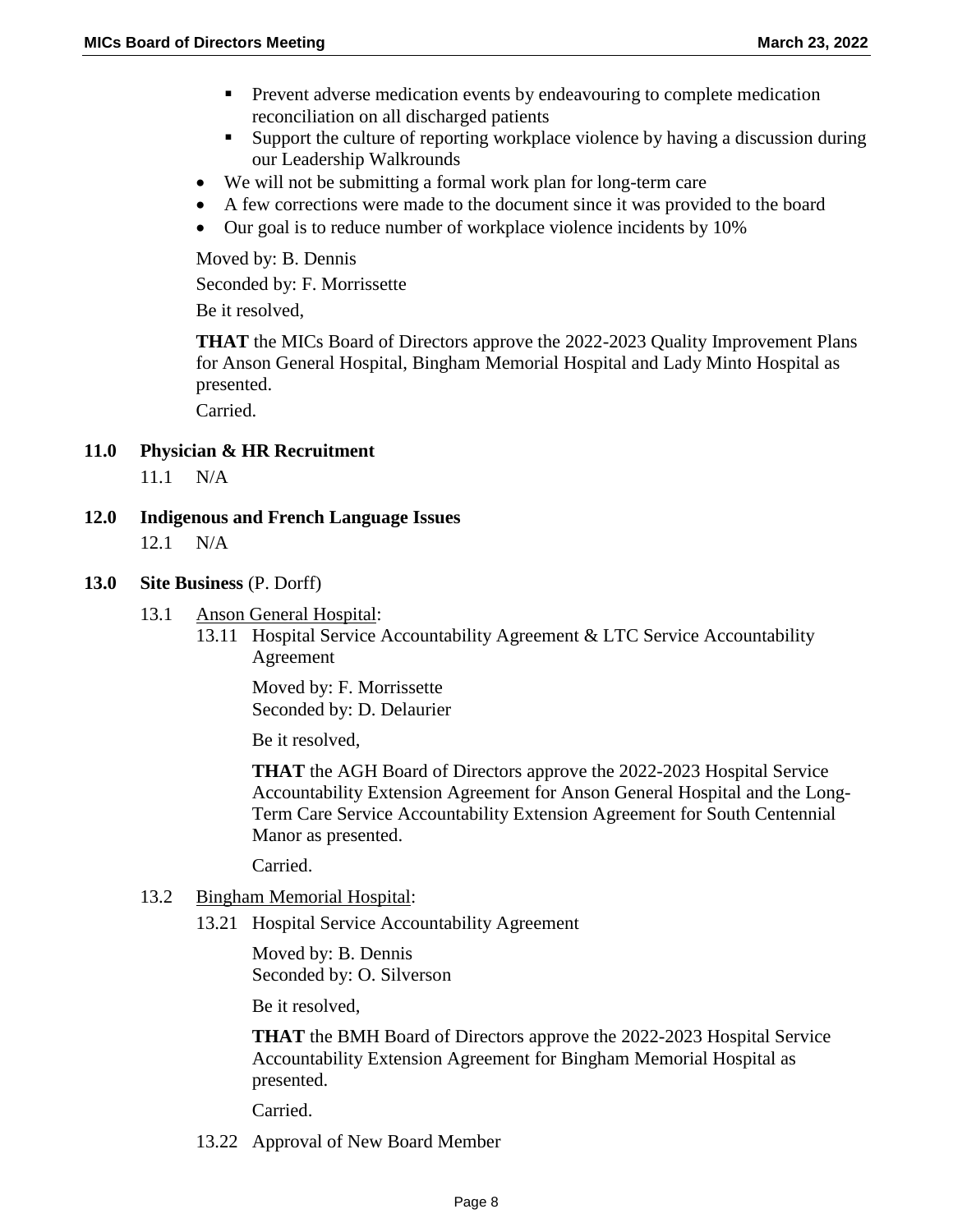Moved by: O. Silverson Seconded by: J. Gibson (via email vote)

Be it resolved,

**THAT** the BMH Board of Directors approve the appointment of Melissa Laderoute to the BMH Board of Directors for a three-year term as presented.

Carried.

- 13.3 Lady Minto Hospital:
	- 13.31 Hospital Service Accountability Agreement and LTC Home Service Accountability Agreement

Moved by: D. O'Connor Seconded by: P. Dorff

Be it resolved,

**THAT** the LMH Board of Directors approve the 2022-2023 Hospital Service Accountability Extension Agreement for Lady Minto Hospital and the Long-Term Care Service Accountability Extension Agreement for Villa Minto as presented.

Carried.

#### **14.0 Partnership Business** (Bob Dennis)

- 14.1 February 2022 Board Effectiveness Survey Results
	- 11 out of 12 surveys were submitted.
- 14.2 March Board Effectiveness Survey The survey was emailed to the board members following the meeting.
- 14.3 Ratification of SEIU Agreement
	- There are no financial implications; worked mostly on language and scheduling; came up with a local contract
	- The board will be provided with a summary of the agreement changes at the next meeting in order to approve the ratification

#### **15.0 In Camera**

15.1 Motion to go in camera

Moved by: B. Dennis Seconded by: D. Delaurier

- 15.2 Worker Bees' Request for Funding
- 15.3 Discussion of Medical Staff hospital privileges
- 15.4 Motion to go out of in-camera

Moved by: B. Denis Seconded by: F. Morrissette

15.5 Motion to approve the Worker Bees' Request for Funding

The board is not comfortable approving this request at this time. The hospital has already paid over \$300,000 in physician recruitment MICs will pay for a booth at the Rural and Northern Physician Recruitment Fair in Ottawa for the recruiter to attend at a cost of \$3,200